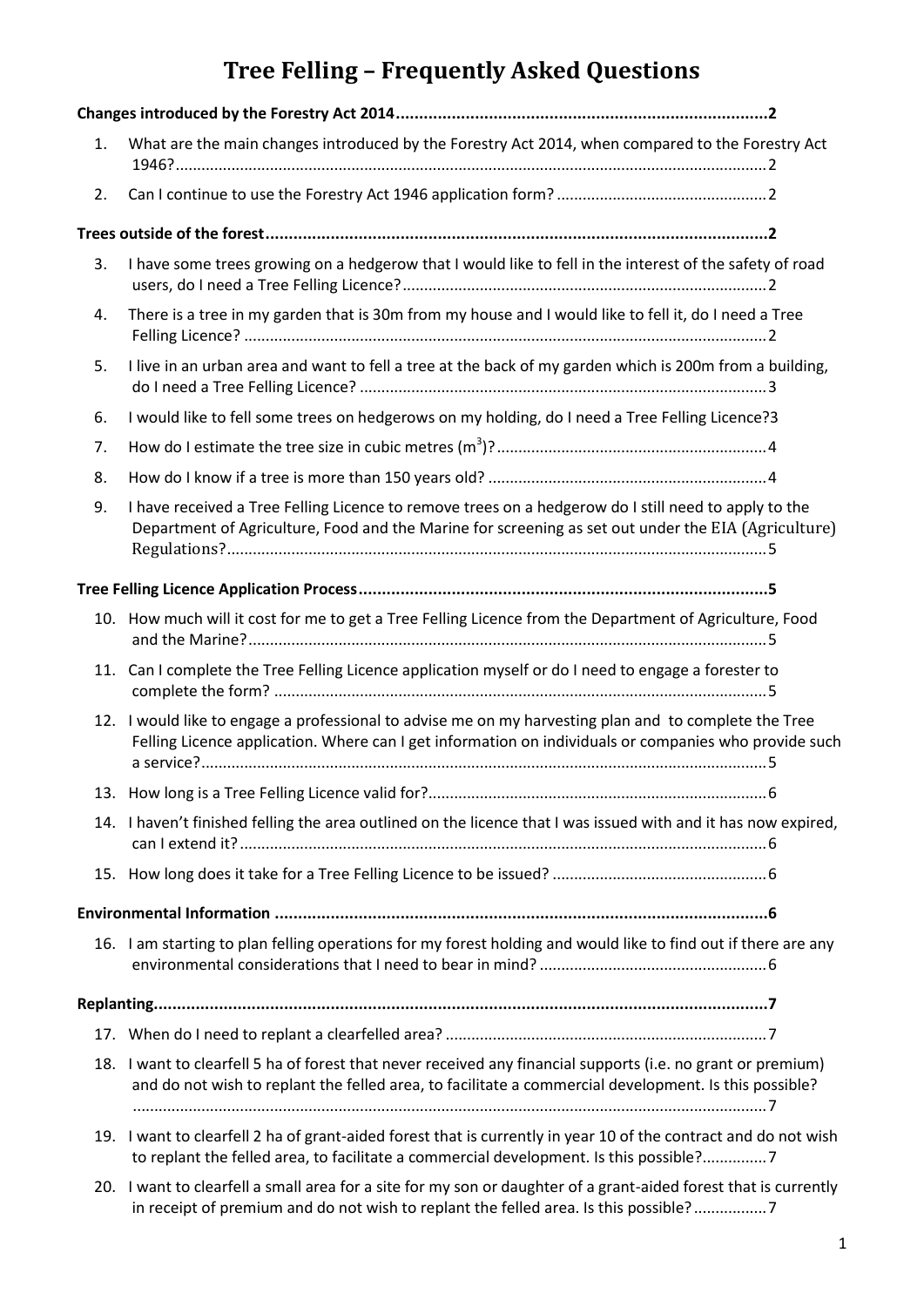# <span id="page-1-1"></span><span id="page-1-0"></span>**Changes introduced by the Forestry Act 2014**

### *1. What are the main changes introduced by the Forestry Act 2014, when compared to the Forestry Act 1946?*

The main changes include:

- A single licence process for tree felling.
- Increases the list of exempted trees to allow felling without a tree felling licence for trees outside of the forest in certain circumstances.
- Allows for felling licences of up to 10 years in duration, which may be extended for one or more further periods, not exceeding a total of 5 years.
- Introduces timelines for processing felling licences.
- Where a tree felling licence application is received, the Department will publish a notice of the application before making a decision on the matter. The notice shall state that any person may make a submission or observation to the Department within 30 days from the date of the notice.
- Where a person is dissatisfied with a decision made by the Department he or she may appeal to the Forestry Appeals Committee against the decision. The time within which an appeal may be made to the Forestry Appeals Committee shall be any time up to the expiration of 28 calendar days from the date of the notification of the decision of the Department.
- Where a licence for the felling of trees is granted, the licensee shall erect a site notice at the entrance from the public road prior to the commencement and for the duration of harvesting operations.

#### <span id="page-1-2"></span>*2. Can I continue to use the Forestry Act 1946 application form?*

No, a new application form must be submitted. For further information please see our website: [www.agriculture.gov.ie/forestservice/treefelling](http://www.agriculture.gov.ie/forestservice/treefelling) 

## <span id="page-1-3"></span>**Trees outside of the forest**

## <span id="page-1-4"></span>*3. I have some trees growing on a hedgerow that I would like to fell in the interest of the safety of road users, do I need a Tree Felling Licence?*

A Tree Felling Licence is not required where the trees are within 10 metres of a public road **and** which, in the opinion of the owner (being an opinion formed on reasonable grounds), are dangerous to persons using the public road on account of their age or condition. You may need to contact your Local Authority to see if there is a Tree Preservation Order on the trees.

<span id="page-1-5"></span>*4. There is a tree in my garden that is 30m from my house and I would like to fell it, do I need a Tree Felling Licence?*

A tree can be felled without a Tree Felling Licence where a tree is within 30 metres of a building (other than a wall or temporary structure), but excluding any building built after the trees were planted. You may need to contact your Local Authority to see if there is a Tree Preservation Order on the tree.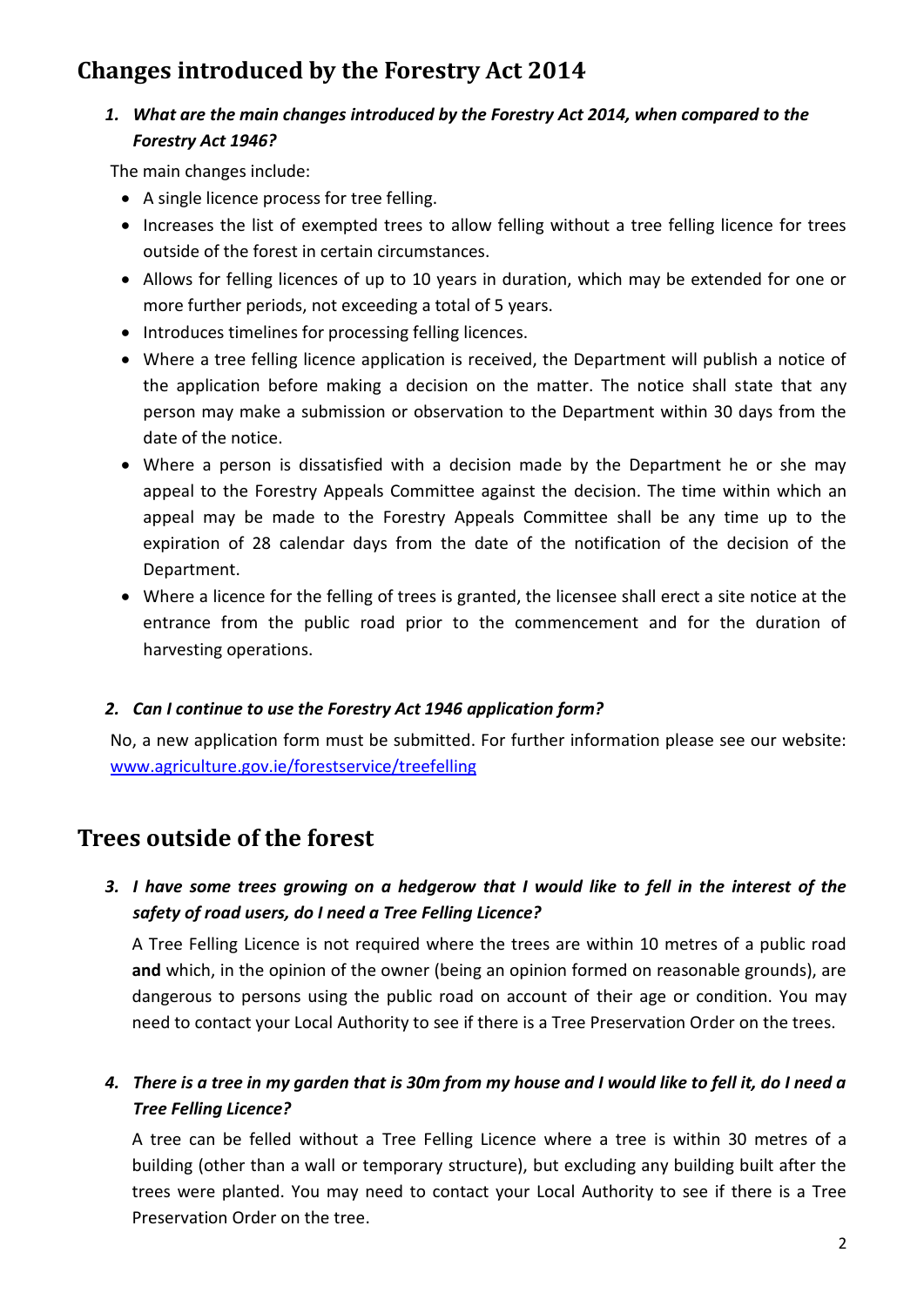## <span id="page-2-0"></span>*5. I live in an urban area and want to fell a tree at the back of my garden which is 200m from a building, do I need a Tree Felling Licence?*

A tree can be felled without a Tree Felling Licence where it is within an urban area. An urban area is defined as an area that comprised a city, town or borough specified in Part 2 of Schedule 5 and in Schedule 6 of the Local Government Act 2001 before the enactment of the Local Government Reform Act 2014. You may need to contact your Local Authority to see if there is a Tree Preservation Order on the tree.

#### <span id="page-2-1"></span>*6. I would like to fell some trees on hedgerows on my holding, do I need a Tree Felling Licence?*

You do not need a licence if you are cutting trees in a hedgerow for the purposes of trimming, provided the tree does not exceed 20 cm in diameter when measured 1.3 metres from the ground. The species hawthorn and blackthorn are also exempt from requiring a licence.

However trees greater than 20cm may be felled without a Tree Felling Licence where a tree is on an agricultural holding and removed by the owner for use on that holding, provided—

- I. it does not form part of a decorative avenue or ring of trees,
- II. its volume does not exceed 3 cubic metres, and
- III. the removal of it, by the owner for the foregoing purpose, when taken together with the removal of other such trees by the owner for that purpose, would not result in the total volume of trees, on that holding and removed by the owner for that purpose, exceeding 15 cubic metres in any period of 12 months.

You may need to contact your Local Authority to see if there is a Tree Preservation Order on the tree.

**Note**: Under Sec 2 of Section 19 the above three exemptions do not apply in the case of a tree:

- (a) within the curtilage or attendant grounds of a protected structure under Chapter 1 of Part IV of the Act of 2000,
- (b) within an area subject to a special amenity area order
- (c) within a landscape conservation area under section 204 of the Act of 2000,
- (d) within
	- i. a monument or place recorded under section 12 of the National Monuments (Amendment) Act 1994,
	- ii. a historic monument or archaeological area entered in the Register of Historic Monuments under section 5 of the National Monuments (Amendment) Act 1987
- (e) a national monument in the ownership or guardianship of the Minister for the Arts, Heritage and the Gaeltacht under the National Monuments Acts 1930 to1994 within a European Site or a natural heritage area within the meaning of Regulation 2(1) of the European Communities (Birds and Natural Habitats) Regulations 2011 (S.I. No. 477 of 2011),
- (f) which is more than 150 years old.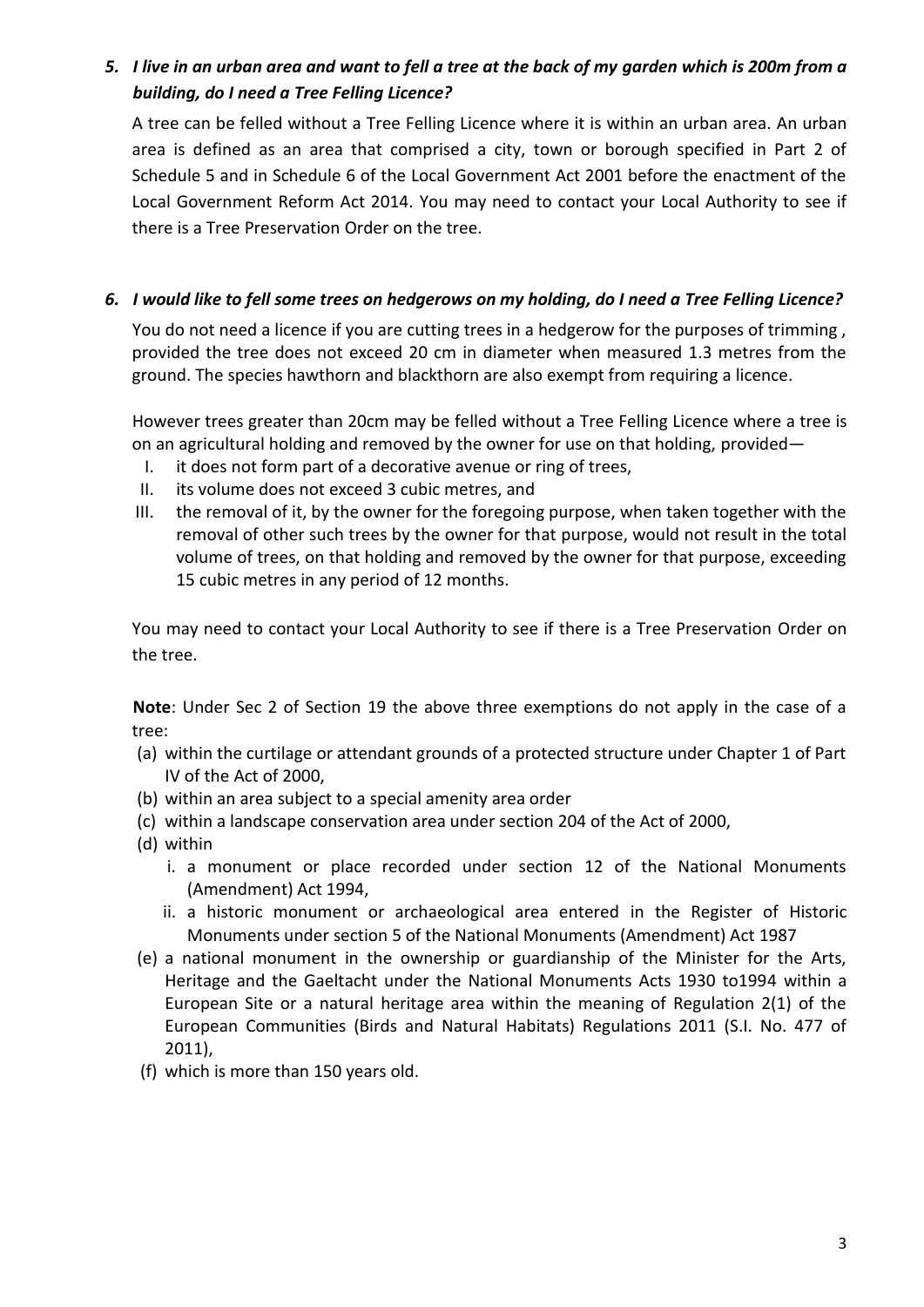### <span id="page-3-0"></span>*7. How do I estimate the tree size in cubic metres (m<sup>3</sup> )?*

In the table below a ready-reckoner is provided to estimate the volume of individual trees in  $m<sup>3</sup>$  for both conifer and broadleaved species.

This information should be treated as indicative only. It is the responsibility of the land owner or the person felling the tree to ensure that they are acting within the law. If in doubt apply for a Tree Felling Licence

| <b>Broadleaf</b> |        |             |  | <b>Conifer</b>   |        |             |
|------------------|--------|-------------|--|------------------|--------|-------------|
| Stem Diameter at | Total  | <b>Tree</b> |  | Stem Diameter at | Total  | <b>Tree</b> |
| 1.3m from ground | Height | Volume      |  | 1.3m from ground | Height | Volume      |
| (cm)             | (m)    | $(m^3)$     |  | (cm)             | (m)    | $(m^3)$     |
| 10               | 5      | 0.024       |  | 10               | 5      | 0.021       |
| 10               | 8      | 0.034       |  | 10               | 12     | 0.05        |
| 20               | 10     | 0.168       |  | 20               | 8      | 0.114       |
| 20               | 18     | 0.287       |  | 20               | 20     | 0.329       |
| 30               | 10     | 0.381       |  | 30               | 10     | 0.312       |
| 30               | 20     | 0.7         |  | 30               | 25     | 0.829       |
| 40               | 10     | 0.67        |  | 40               | 15     | 0.785       |
| 40               | 21     | 1.274       |  | 40               | 27     | 1.443       |
| 50               | 13     | 1.295       |  | 50               | 20     | 1.528       |
| 50               | 25     | 2.271       |  | 50               | 30     | 2.314       |
| 60               | 15     | 2.078       |  | 60               | 20     | 2.058       |
| 60               | 27     | 3.438       |  | 60               | 40     | 4.166       |
| 70               | 16     | 2.949       |  | 70               | 25     | 3.32        |
| 70               | 28     | 4.76        |  | 70               | 45     | 6.02        |
| 80               | 17     | 4.009       |  | 80               | 25     | 4.122       |
| 80               | 29     | 6.327       |  | 80               | 45     | 7.466       |
| 90               | 18     | 5.269       |  | 90               | 25     | 4.987       |
| 90               | 30     | 8.151       |  | 90               | 45     | 9.026       |
| 100              | 20     | 7.048       |  | 100              | 25     | 5.912       |
| 100              | 31     | 10.245      |  | 100              | 45     | 10.694      |

### <span id="page-3-1"></span>*8. How do I know if a tree is more than 150 years old?*

The table below details a method to estimate tree age for those trees with a stem diameter at 1.3m from the ground of greater than 50cm. As this method of estimating age is based on the diameter of a tree, this information should be treated as indicative only as there are many factors impacting on a trees growth.

This information should be treated as indicative only. It is the responsibility of the land owner or the person felling the tree to ensure that they are acting within the law. If in doubt apply for a Tree Felling Licence

| <b>Species</b> | <b>Conversion factor</b> | Formula to estimate age               |  |  |
|----------------|--------------------------|---------------------------------------|--|--|
| Oak            | 2.3                      | Stem Diameter at 1.3m from ground     |  |  |
| Beech          |                          | (cm)                                  |  |  |
| Ash/Sycamore   | 1.5                      | Multiplied by Conversion Factor       |  |  |
| Conifer        |                          | E.g. Oak, 70cm: 70 x 2.3 = 161 years. |  |  |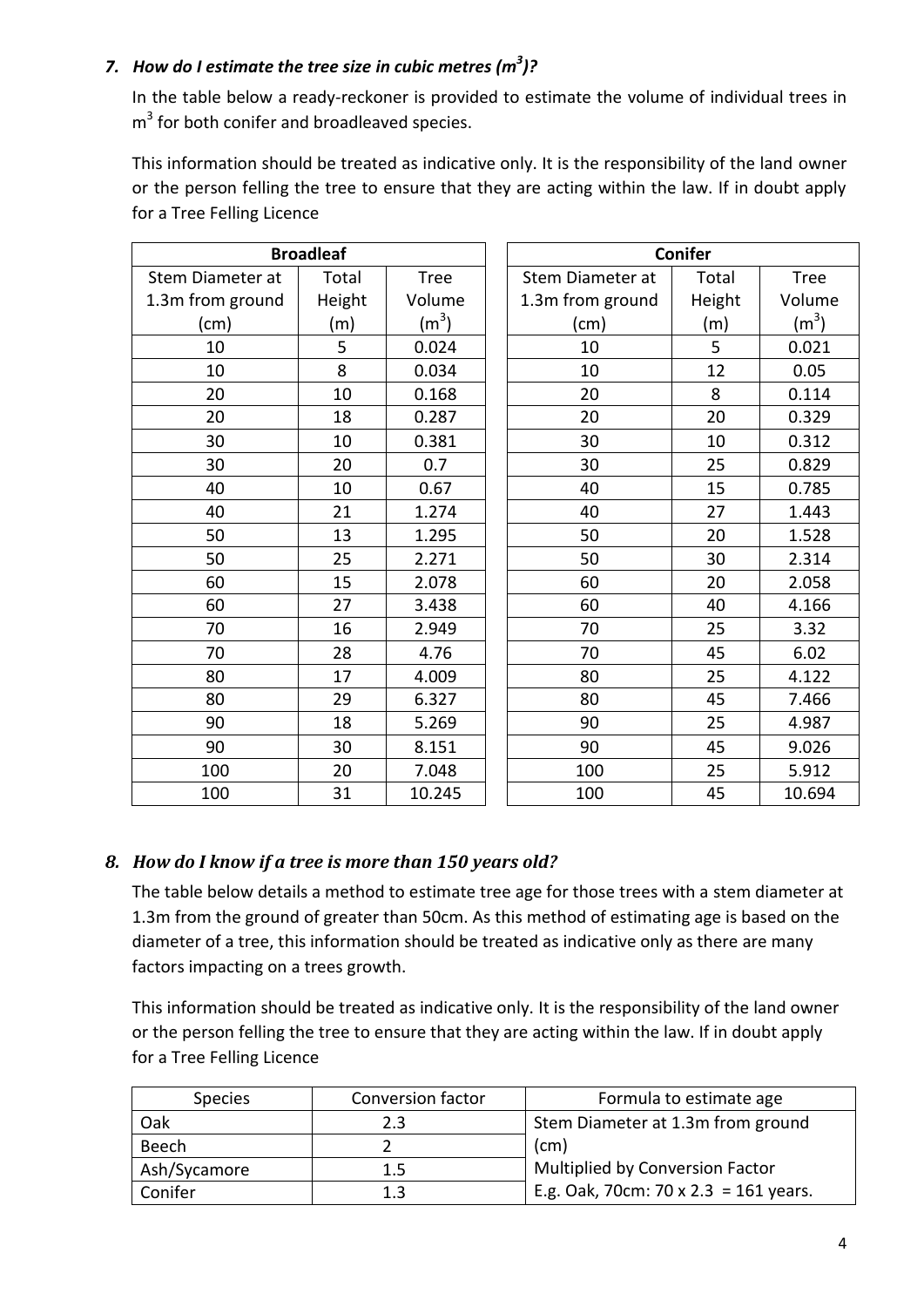<span id="page-4-0"></span>*9. I have received a Tree Felling Licence to remove trees on a hedgerow do I still need to apply to the Department of Agriculture, Food and the Marine for screening as set out under the EIA (Agriculture) Regulations?* 

The EIA (Agriculture) Regulations came into force on 8 September 2011. The Regulations apply to three different types of activities;

- Restructuring of rural land holdings
- Commencing to use uncultivated land or semi-natural areas for intensive agriculture
- Land drainage works on lands used for agriculture.

Where you intend to undertake any of these activities and the proposed works exceed the size threshold for screening set out in the Regulations you must make an application to the Department of Agriculture, Food and the Marine (DAFM) for screening giving details of the works. Likewise where the proposed activities do not exceed the size thresholds but the works may have a significant effect on the environment, you must also make an application to DAFM. Further information on the EIA (Agriculture) Regulations is available at: [http://www.agriculture.gov.ie/media/migration/ruralenvironment/environment/environmen](http://www.agriculture.gov.ie/media/migration/ruralenvironment/environment/environmentalimpactassessment/EIAGuideforFarmers200212.pdf) [talimpactassessment/EIAGuideforFarmers200212.pdf](http://www.agriculture.gov.ie/media/migration/ruralenvironment/environment/environmentalimpactassessment/EIAGuideforFarmers200212.pdf)

## <span id="page-4-1"></span>**Tree Felling Licence Application Process**

<span id="page-4-2"></span>*10. How much will it cost for me to get a Tree Felling Licence from the Department of Agriculture, Food and the Marine?* 

The Department does not charge for a Tree Felling Licence.

<span id="page-4-3"></span>*11. Can I complete the Tree Felling Licence application myself or do I need to engage a forester to complete the form?* 

An owner can complete and submit an application form. It is important that all of the required information is entered on the form. Comprehensive guidance notes and example forms are available on the website.

<span id="page-4-4"></span>*12. I would like to engage a professional to advise me on my harvesting plan and to complete the Tree Felling Licence application. Where can I get information on individuals or companies who provide such a service?* 

The Forest Service doesn't recommend any particular service provider. However there are a number of service providers who can provide information on forest management including felling licence applications:

- Forest Service list of Registered Foresters and forestry companies, <https://www.agriculture.gov.ie/forestservice/forestservicegeneralinformation/>
- Online Forestry Directory,<http://www.forestry.ie/directory>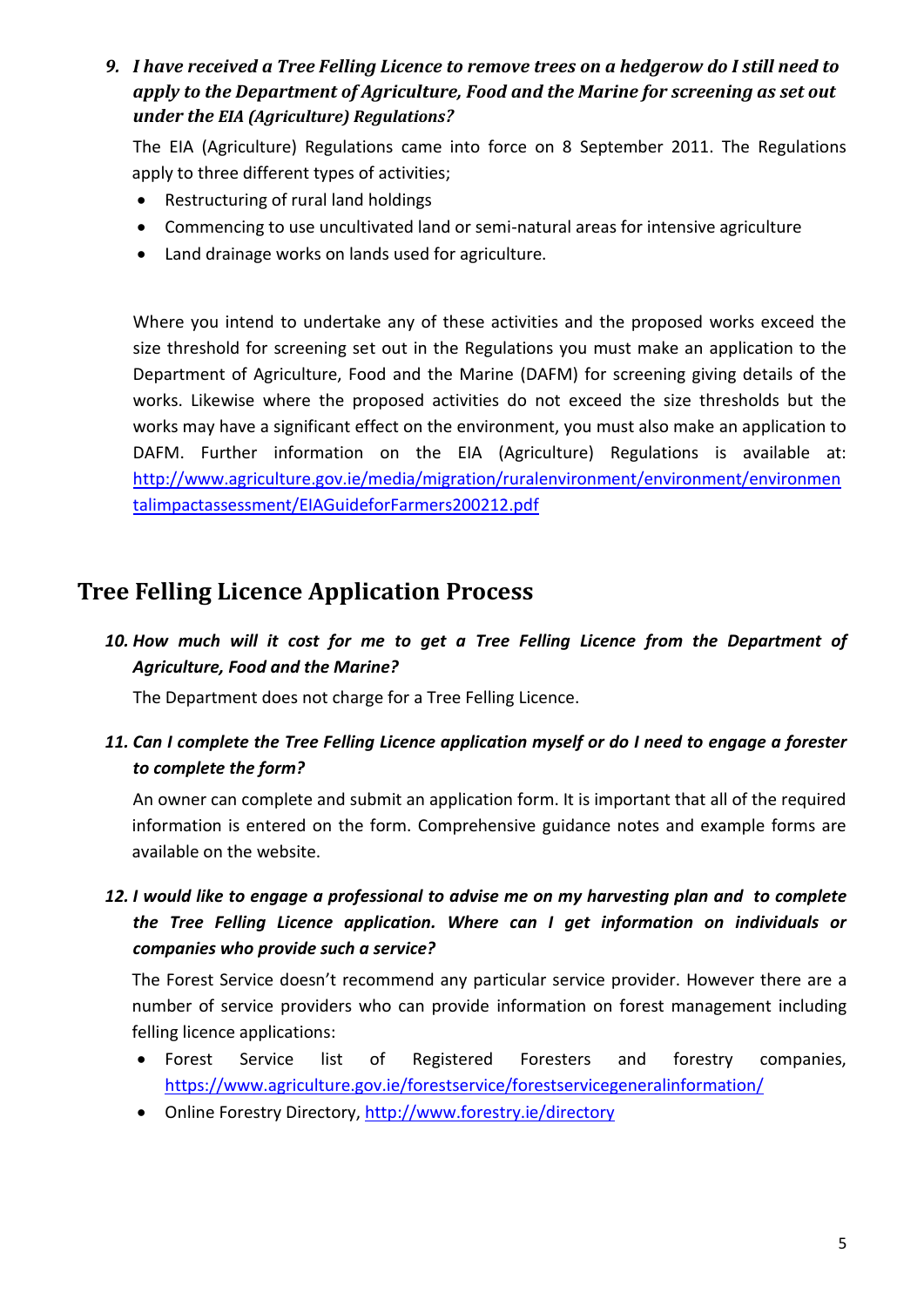#### <span id="page-5-0"></span>*13. How long is a Tree Felling Licence valid for?*

A Tree Felling Licence of up to 10 years in duration is permitted under the provisions of the Forestry Act 2014, which may be extended for one or more further periods, not exceeding a total of 5 years.

## <span id="page-5-1"></span>*14. I haven't finished felling the area outlined on the licence that I was issued with and it has now expired, can I extend it?*

Yes, a Tree Felling Licence may be extended for one or more further periods, not exceeding a total of 5 years. Please contact the Forest Service for further information.

#### <span id="page-5-2"></span>*15. How long does it take for a Tree Felling Licence to be issued?*

It takes approximately 8-10 weeks to process and issue a Tree Felling Licence, but it may take up to four months. In some instances Tree Felling Licence applications may be referred to a third party with timelines of up to 8 weeks to respond. To ensure Tree Felling Licence applications are processed without delay, the onus is on the applicant provide all the necessary information when submitting the application for Tree Felling Licence. Requests for further information will delay the processing of the Tree Felling Licence.

Under the provisions of the Forestry Act 2014, there is an objective to ensure that every Tree Felling Licence application is determined within a period of 4 months beginning on the date of receipt of the application. Where it will not be possible to determine a Tree Felling Licence application within the 4 month period, the Minister shall inform the applicant of the reasons why and shall specify a date, that is no later than 3 months from the date of the service of the notice, before which the application shall be determined, unless an environmental impact assessment or other type of assessment or significant further information is required.

## <span id="page-5-3"></span>**Environmental Information**

## <span id="page-5-4"></span>*16. I am starting to plan felling operations for my forest holding and would like to find out if there are any environmental considerations that I need to bear in mind?*

The Forest Service has a comprehensive suite of environmental guidelines (including archaeology) which outline the environmental considerations that need to be borne in mind when undertaking harvesting operations. For further details please see <http://www.agriculture.gov.ie/forestservice/environmentalinformation/>

During the processing of the application, the Forest Service will also evaluate the potential impact on the environment and archaeology. Referrals will be initiated where necessary.